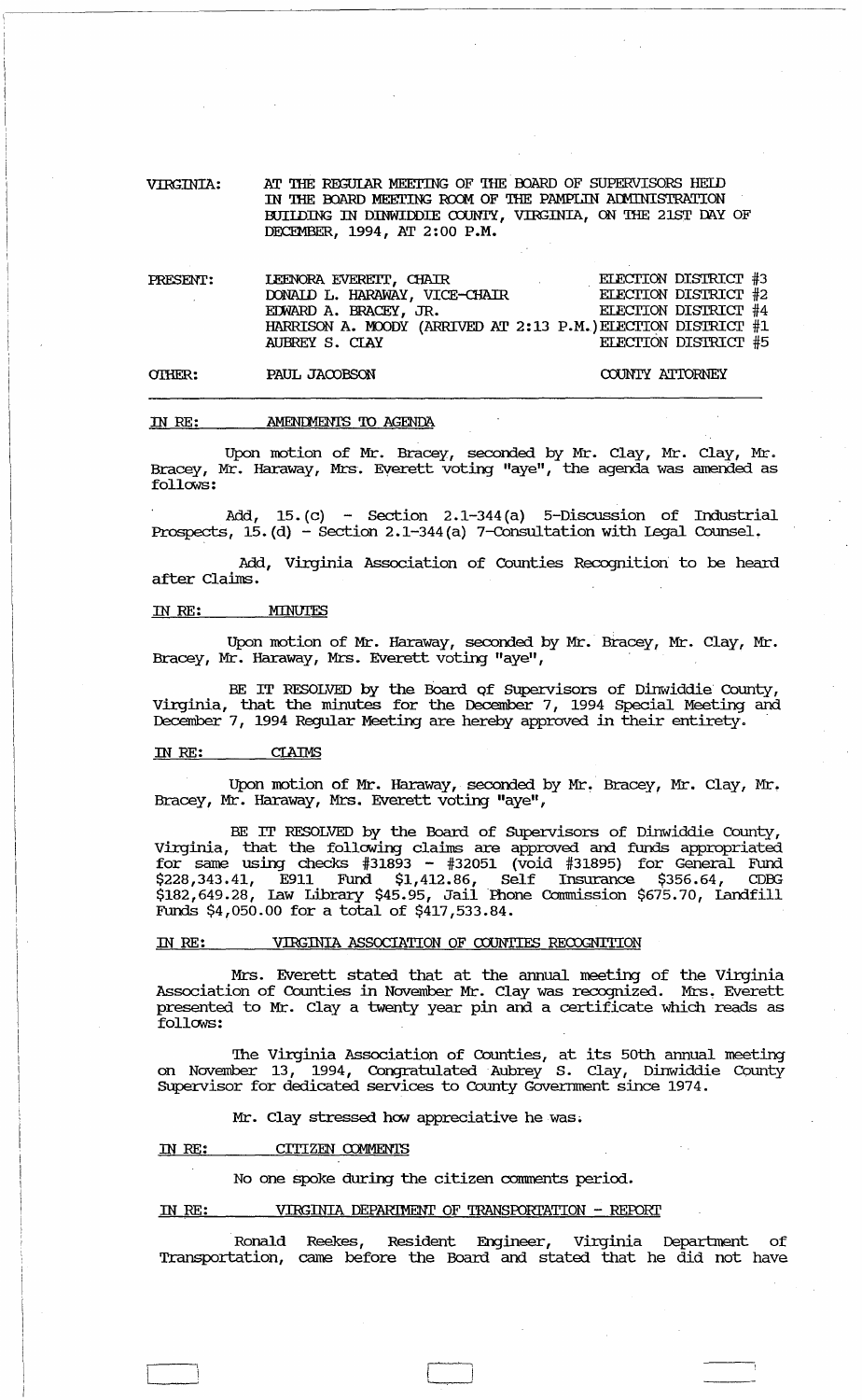$\label{eq:2} \frac{1}{\sqrt{2}}\sum_{i=1}^n\frac{1}{\sqrt{2}}\sum_{i=1}^n\frac{1}{\sqrt{2}}\sum_{i=1}^n\frac{1}{\sqrt{2}}\sum_{i=1}^n\frac{1}{\sqrt{2}}\sum_{i=1}^n\frac{1}{\sqrt{2}}\sum_{i=1}^n\frac{1}{\sqrt{2}}\sum_{i=1}^n\frac{1}{\sqrt{2}}\sum_{i=1}^n\frac{1}{\sqrt{2}}\sum_{i=1}^n\frac{1}{\sqrt{2}}\sum_{i=1}^n\frac{1}{\sqrt{2}}\sum_{i=1}^n\frac{1$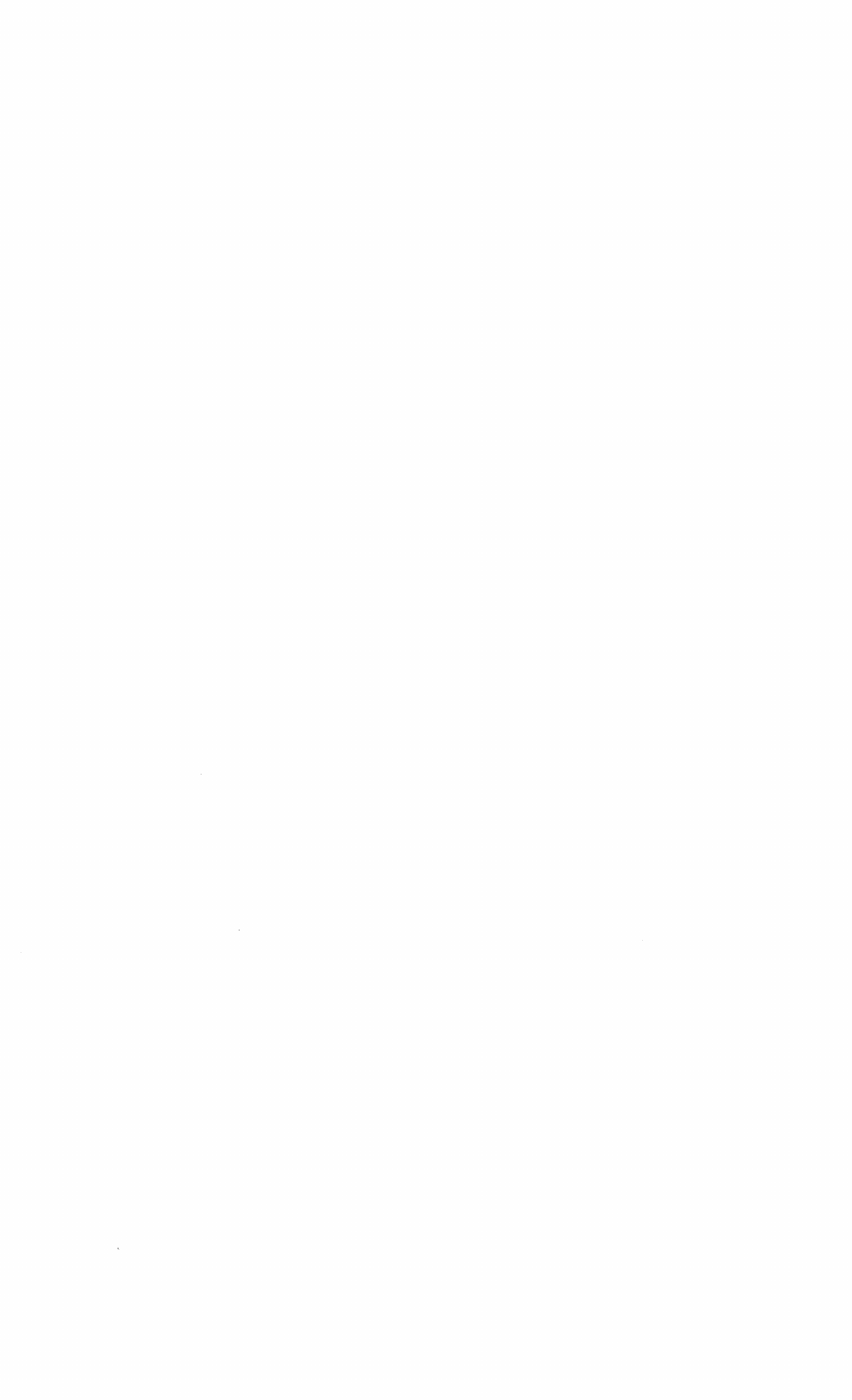anything to present but would be glad to answer any of the Board's questions.

1. Mrs. Everett asked if there was any progress on the truck traffic problem on Route 226. Mr. Reekes stated that he had done a little investigating and still is trying to get some infonnation. He is having a study conducted by the traffic engineering department. He is not as optimistic as he would be on a secondary road because the primary system was intended to carry all vehicles of all types. He did say that he is looking into it and there may be some other measures that could be done other than restricting truck traffic.

Mrs. Everett expressed how fortunate the County was to get Mr. Reekes. He has been very responsive to the Board's concerns and commended him for all of the progress that he has done.

2. Mr. Clay stated that the slow down sign on Hills Drive has been taken down and thrown into the woods and he would appreciate if it could be taken care of. He also commended Mr. Reekes for attending the Highway Safety Meeting, Mr. Reekes is the first Resident Engineer to attend a meeting.

#### **TREASURER** IN *RE:*

Mr. William E. Jones provided his reports for the month of November, 1994.

Mr. Jones stated that at the end of the year last year the tax collection rate was 86.70% and the current tax collection rate is 86.45%.

Mr. Bracey questioned the additional cafeteria funds that were listed on the Investment Sheet for the report that was done in November. Mr. Jones stated that the cafeteria account had an excess of funds and instead of just having a checking account they just invested those funds into a certificate of deposit. Mr. Bracey has a problem with them having CD's and constantly each year they increase the cost of lunches because he feels that it should be a nonprofit situation.

*Ray* Watson, Assistant to the SUperintendent for Finance and Technology, came before the Board. He stated that Mrs. Mead, Director of Food Management for the County's School system, has set aside this amount for equipment replacement so that she does not have to come back. to the For equipment reproduising so that she was not have to come back

### IN RE: APPROVAL OF VEHICLE & DOG LICENSE AGENIS & LOCATION

Mr. William E. Jones, Treasurer, requested approval for the following agents and their locations for the sale of Vehicle and Dog Licenses:

### VEHICIE LICENSES

| Namozine Fire & Rescue      | - Namozine Fire & Rescue |  |
|-----------------------------|--------------------------|--|
| Reams Ruritan               | - Jarrett's Food Center  |  |
| Wilson-Hebron-Ford Ruritans | $-$ B & B Grocery        |  |
| Wallace & Sons              | - Wallace's Supermarket  |  |

#### DOG LICENSES

Louis Dowdy George Williams Reams Ruritan Mike Barnes Wallace & Sons - Edgehill SUpermarket - Country Hardware - Jarrett's Food Center - Bolster's Store - Wallace's SUpermarket

Mr. Jones requested that Mr. Steve Beville, Animal Control Officer be added to the list of approved agents to sell dog licenses for 1995. He also added that the Bond amounts will remain the same.

Upon motion of Mr. Bracey, seconded by Mr. Clay, Mr. Moody, Mr. Clay, Mr. Bracey, Mr. Haraway, Mrs. Everett voting "aye", the list for Vehicle & Dog License Agents & Locations was approved as presented with

 $\mathbb{R}^+$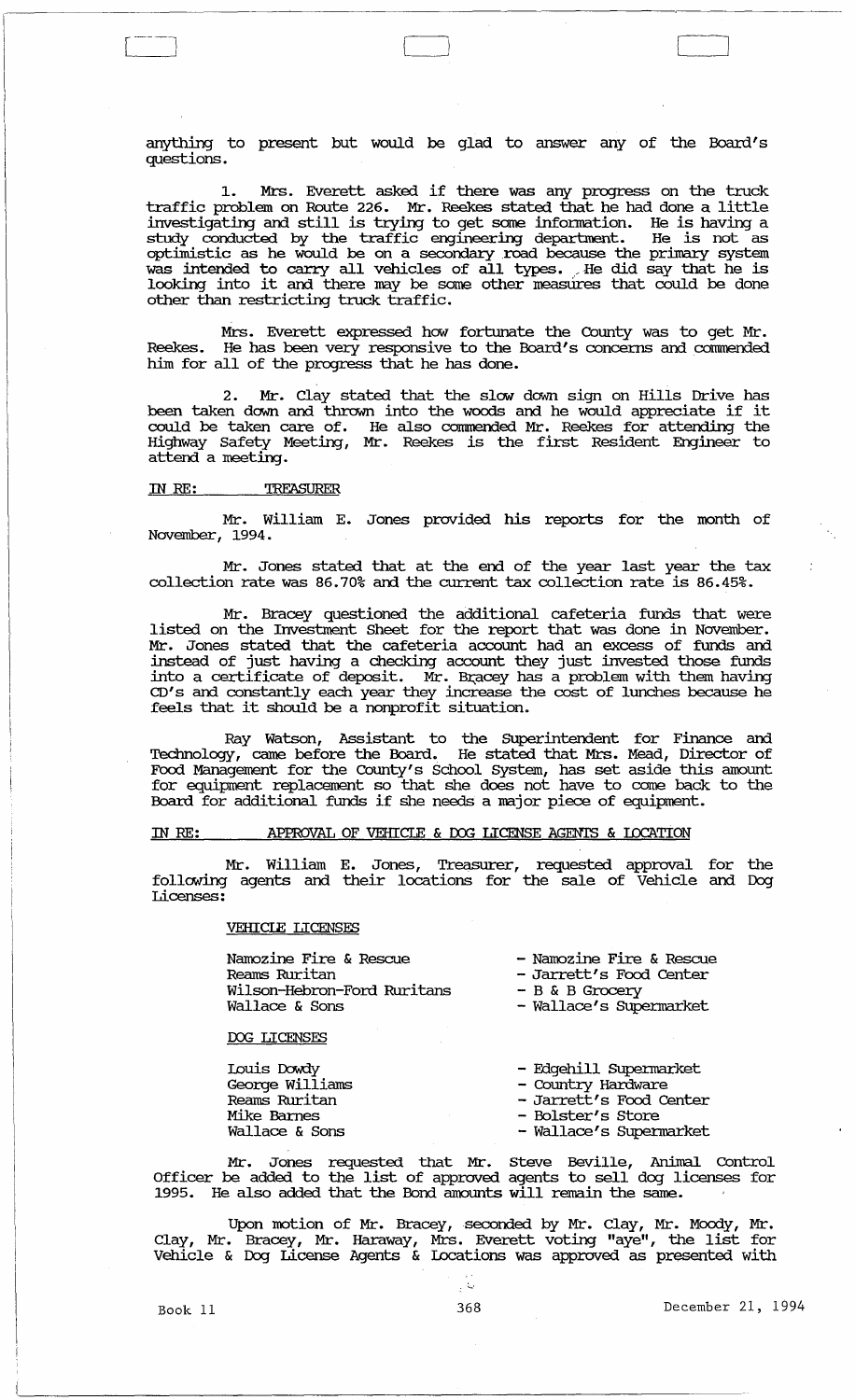the addition of Mr. Steve Beville, Animal Control Officer to sell dog licenses for 1995.

### IN RE: COMMONWEALITH ATTORNEY - REPORT

Mr. T.O. Rainey, Commonwealth Attorney, appeared before the Board and stated that he did not have anything to present but would be glad to answer any of the Board's questions.

Mrs. Everett stated that there are some hogs that keep getting out on Glebe Road and it is a continuing problem. She advised Mr. Rainey out on gleve Road and It is a continuing problem. She advised Mr. Ra.<br>that if he could be of help in any way it would be greatly appreciated.

Mr. Rainey stated that he would get with Mr. Burgess, County Administrator and see what could be done.

Mr. Moody wanted to know the status of the horse thieves.

Mr. Rainey stated that they are being detained by another jurisdiction but are in the process of being transported to our area.

### ill RE: SHERIFF - REFORI'

Mr. Claiborne Fisher, Deputy, appeared before the Board and stated that Mr. Bennie M. Heath, Sheriff, was unable to be present but he would be glad to answer any questions for the Board on his behalf.

## IN RE: BUILDING INSPECTOR - REPORT

Mr. IMayne Abernathy, Building Inspector, provided his report for the month of November, 1994.

# IN RE: ANIMAL WARDEN - REroRr

Mr. Steve Beville, Interim Animal Warden, provided his report for the month of November, 1994.

#### $IN RE: LIVESTOCK CHAIM - RICHARD UNDERWOOD$ </u>

Mr. Steve Beville, Interim Animal Warden, stated that on November 7, 1994 a dog killed some of Richard. Underwood's chickens, for a total value of \$63.00.

Upon motion of Mr. Clay, seconded by Mr. Bracey, Mr. Moody, Mr. Clay, Mr. Bracey, Mr. Haraway, Mrs. Everett voting "aye",

BE IT RESOLVED by the Board of Supervisors of Dinwiddie County, Virginia, that the livestock claim for Richard Underwood, for one Rhode Island layer and fifteen Broilers in the amount of \$63.00 is approved.

# IN RE: LIVESTOCK CIAIM - SAM SHANDS

Mr. Steve Beville, Interim Animal Warden, stated that on November 2, 1994 some dogs killed Sam Shands goats, for a total value of \$270.00.

Upon motion of Mr. Bracey, seconded by Mr. Haraway, Mr. Moody, Mr. Clay, Mr. Bracey, Mr. Haraway, Mrs. Everett voting "aye",

BE IT RESOLVED by the Board of Supervisors of Dinwiddie County, Virginia, that the livestock claim for Sam Shands, for four nanny goats and three newborn kids in the amount of \$270.00 is approved.

# IN RE: ANIMAL SHELTER - FURCHASE OF FLOPPY DOOR PLASTIC

Mr. Beville stated that the animal shelter was out of plastic for the doors and without it the heat and air-conditioning will be completely lost. 'Ihe S.P.C.A. donated some to the shelter in June of 1993 and it needs to be replaced. The cost per month for 15 runs equals \$17.42 for a total cost of \$296.12.

 $\chi$ 

x.  $\sqrt{c^{\prime\prime}}$  $\overleftrightarrow{ }$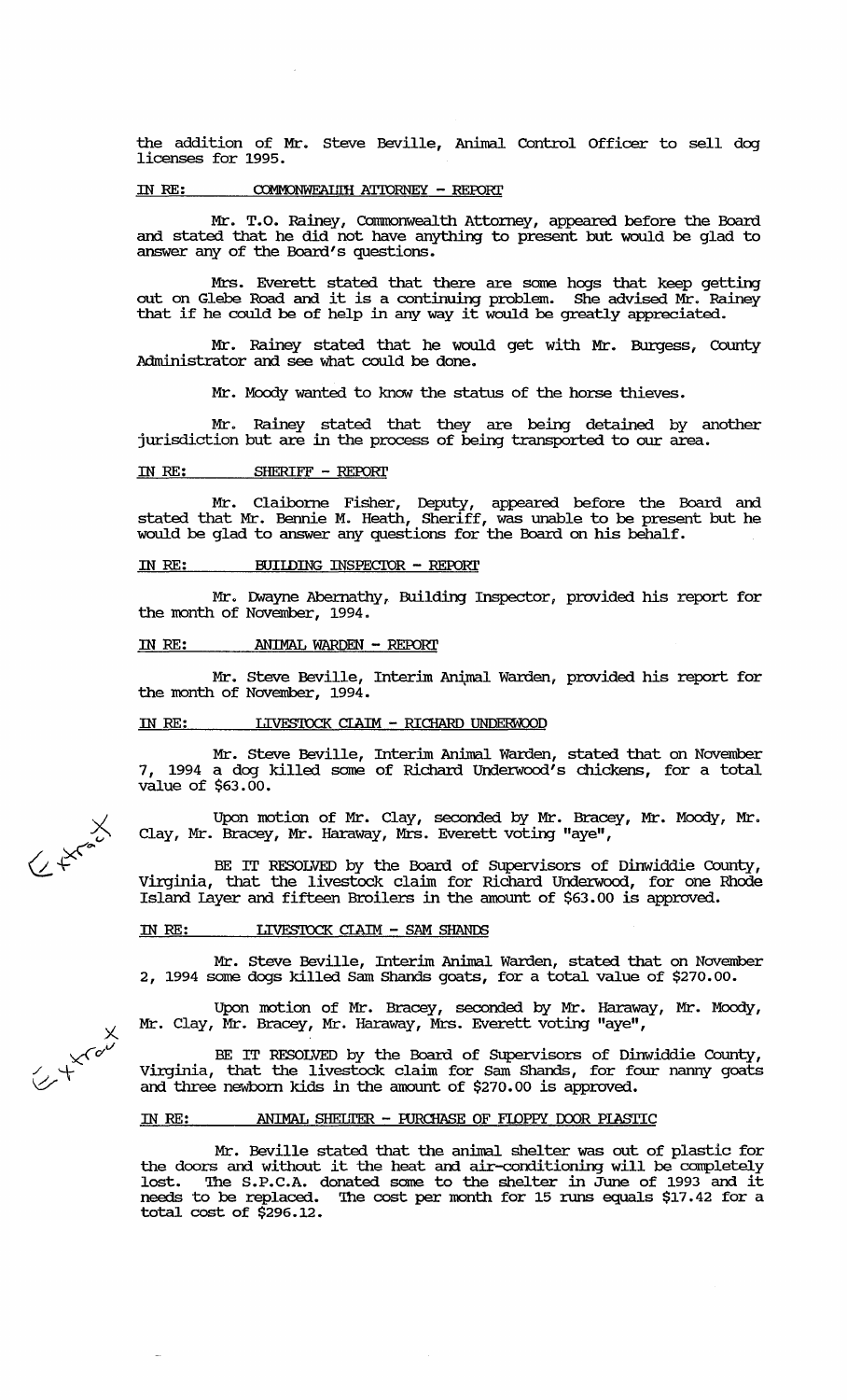Mrs. Wendy weber Ralph, Assistant County Administrator, asked if Mr. Beville had gotten different quotes from different businesses. Beville stated that they could only find one store that carries it.

 $\mathbb{N}$  ):

 $\begin{bmatrix} 1 & 1 \\ 1 & 1 \end{bmatrix}$ 

Upon motion of Mr. Bracey, seconded by Mr. Clay, Mr. Moody, Mr. Clay, Mr. Bracey, Mr. Haraway, Mrs. Everett voting "aye",

BE IT RESOLVED by the Board of SUpervisors of Dinwiddie COUnty, Virginia, that the Animal Warden has approval to purchase plastic to cover the doors at the Animal Shelter in the amount of \$296.12.

### IN RE: FOSITION ANNOUNCEMENT - ANIMAL WARDEN

Upon motion of Mr. Bracey, seconded by Mr. Haraway, Mr. Moody, Mr. Clay, Mr. Bracey, Mr. Haraway, Mrs. Everett voting "aye", Mr. steve Beville is appointed as Animal Control Officer, effective January 1, 1994, at the grade and step of 9B, and salary at \$20,387.00.

# IN RE: DIRECIOR OF PIANNING - REroRl'

Mr. Wayne Knox, Director of Planning, provided his report for the month of November, 1994 and wanted to discuss some things that were not in his report.

1. Mr. Knox stated that on December 9, 1994 he attended the American Planning Association meeting and they discussed the recodification of the state Code Section 15.1 which defines the powers of local goverrnnents. In this case there may be some changes in this coming calendar year which may impact some of these powers, specifically they may deal with land use. He stated that he had no specifics at the present. time as to what the changes may be but he will let the Board know just as soon as he does.

Charles W. Burgess, Jr., County Administrator, stated that the Board needed to discuss on the first meeting of the year how they wanted to handle the Right to Farm issue. He thought that they needed to discuss what issues still need to be addressed and with whom do they need to discuss them with.

The Board requested to see if Harry Dalton could come and speak at the January 18, 1995 Board Meeting to discuss with the Board the Right To Farm. Mr. Knox stated that he would see what he could do.

Mrs. Everett stated that the Petersburg National Battlefield has developed a comprehensive plan to protect and maintain various historic places. In the plan there are several locations that are in Dinwiddie County and Mrs. Everett feels that the Board should be thinking about how they can help this plan.

#### IN RE: DIRECIOR OF SOCIAL SERVICFS - REroRl'

Mrs. Peggy McElveen, Director of Social services, came before the Board and wanted to discuss some of the issues that were addressed in the Governor's proposed budget.

1. Mrs. McElveen stated that most of the funding for the salary revisions that has been talked about for two years has been taken away.

2. She also stated that there will be consolidation of Iong Term Care and she is still not quite sure how it will impact them at this time. She did know that Iocal Boards will be given the authority to decide how services will be delivered in their localities.

3. She stated that the Governor is proposing a Welfare Reform program. He is proposing a program that consists of finding people jobs if they are unable to, such as community service. Mrs • McElveen stressed that a plan is needed before people are put to work. She feels that there did to plan is necessible people are part to work. She feels that there is going to be significant shifting of responsibility from State to IDealities.

She hoped that she would have more infonnation after the General Assembly voted on the Budget with these particular programs.

£al

 $E+2\frac{x}{\sqrt{2\pi}}$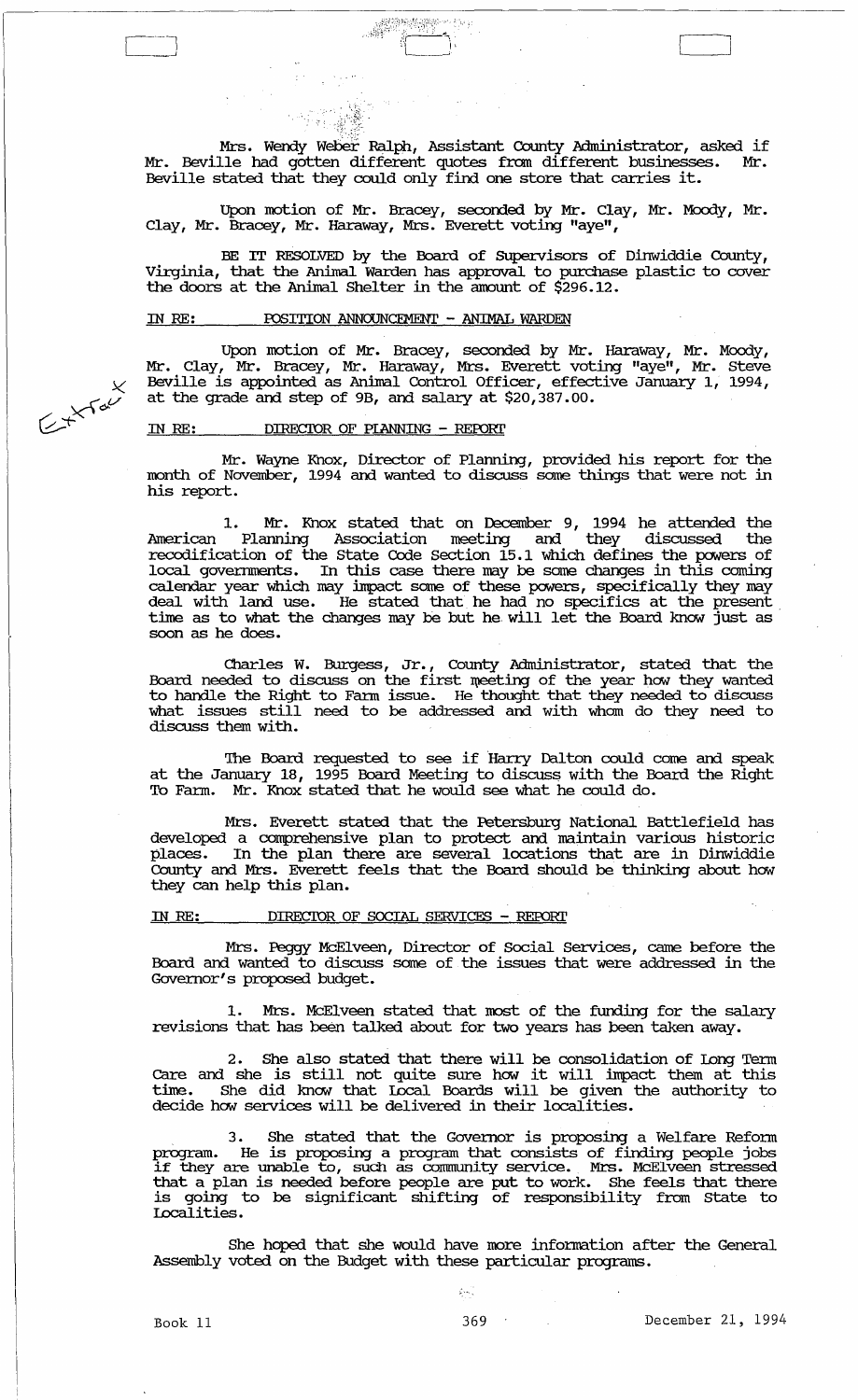Mrs • McElveen stated that the Christmas Sharing Program did very well and she wanted to recognize WalMart Distribution Center for their generous contributions.

## IN RE: SUPERINTENDENT OF SCHOOLS - REPORT

Dr. '!homas H. Gaul, School SUperintendent, was present and had a few issues that he wanted to bring before the Board.

1. There has been an outbreak of an infectious virus in the County and as a result there has been low attendance at the High School and various other schools.

Dr. Gaul stated that he wanted to address a comment that came from a citizen at the last Board meeting in reference to the down sizing of the School Boards Central office. He stated that his office is not disguising a reduction of the work force for the School system. He asked his staff to do a study and see what kind of reduction they have actually done and their conclusion was that it has been reduced by 26.84% from when<br>he first took over. This reduction doesn't mean people have been moved he first took over. This reduction doesn't mean people have been moved somewhere else there have been jobs eliminated. There were only two positions that were relocated.

He presented to the Board a request for carry over monies. He stated that he is still waiting for a final audit.

Mr. Bracey wanted to know the status of the tennis courts and the track that were discussed a few months back. Dr. Gaul stated that they bid out the track and they did not get a response so they are rebiding it. The tennis courts have been bided out and they have gotten someone to do the work. He also stated that they have worked with an engineer and a surveyor and they think they are going to put the track around the football field. Mr. Bracey stated that he thought that the track was going to remain where it is and they were going to just renovate it. Dr. Gaul stated that it would cost more to. leave it where it is than it would be to move it to where there are already the facilities to accommodate spectators and there are already lights there.

Mrs. Everett stated that the financial reports have come in for the CIP Program and wanted to know what plans the Board would like to make in discussing the Program.

Charles W. Burgess, Jr., County Administrator, stated that he had a letter from Dr. Gaul and he was planning on sharing it with the Board in Executive Session. He stated that they could at that time discuss what type of time frame they are looking at and what course of action the Board is considering.

Dr. Gaul stated that if they are talking about any kind of funding other than the meals tax the two most beneficial sources would be the Literary loan but the deadline for that is December 31, 1994 to be able to get on the list. The second is the Virginia Public Schools Authority and that deadline is in mid January and then the next deadline would be six months down the line.

IN RE: AUTHORIZATION TO ACCEPT FUNDS FROM THE STATE FOR ELECTRONIC REFERENCE MATERIAL FOR THE HIGH SCHOOL

Dr. Gaul stated that on December 16, 1994 the School Board received notification that the state has allocated an additional \$1,728.00 to be spent on electronic reference material for the High School. He also stated that it was part of the Educational Technology Program Initiative and does not require a local match by the county.

Upon motion of Mr. Bracey, seconded by Mr. Haraway, Mr. Moody, Mr. Clay, Mr. Bracey, Mr. Haraway, Mrs. Everett voting "aye",

BE IT RESOLVED by the Board of Supervisors of Dinwiddie County, Virginia, that the School Board be authorized to amend their budget to allow them to receive and spend \$1,728.00 to be spent on electronic reference material for the High School.

 $\times$  $\chi^{(c)}$ \Z\T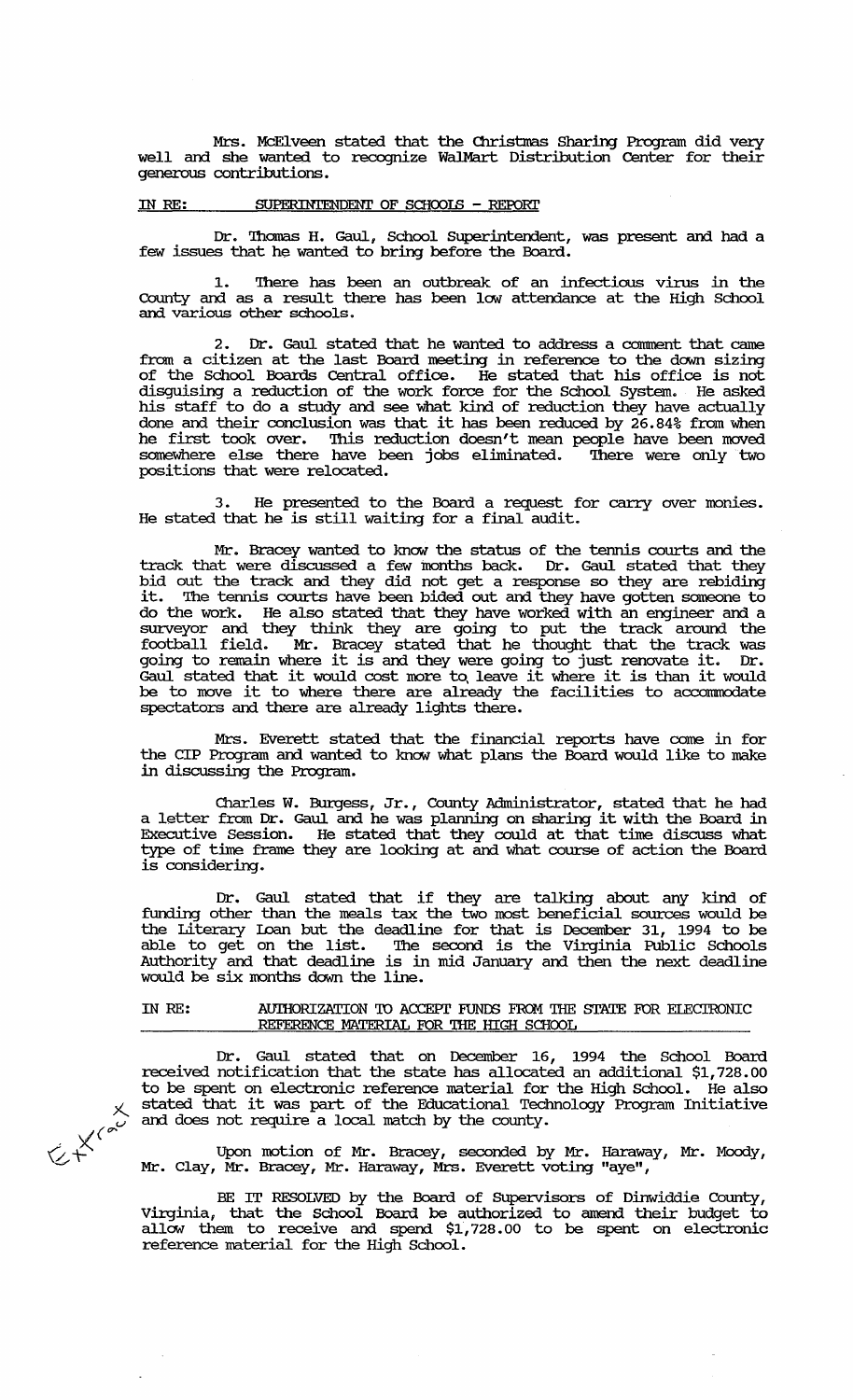IN RE: APPROVAL OF'FUNIl3 FRCM MEAlS TAX 'IO SClIOOL SYSTEM'S FOND 260 'IO PAY FOR THE SClIEMATIC IHASE OF CAPITAL IMPROVEMENTS PIAN

45.第1

. The state of  $\overline{\phantom{a}}$ 

 $\lfloor$ 

Upon motion of Mr. Moody, seconded. by Mr. Haraway, Mr. Moody, Mr. Clay, Mr. Bracey, Mr. Haraway, Mrs. Everett voting "aye",

BE IT RESOLVED by the Board of Supervisors of Dinwiddie County, Virginia, that on October  $5$ , 1994, the Board of Supervisors authorized the transfer of \$56,100 be made from the Meals Tax FUnd to the School Construction FUnd.

BE IT FURIHER RESOLVED by the Board of Supervisors of Dinwiddie County, Virginia, that the Treasurer is authorized. to transfer an additional \$224,400 from the Meals Tax Fund to the School Construction Fund for a total of \$280,500 to pay for the schematic phase of the Capital Improvements Plan. .

### IN RE: RECREATION - REroRl'

 $E+xe^{x^2}$ 

Mr. Tony S. Rinaldi, Recreation Director, provided his report for the month of November, 1994 and wanted. to add that the Midway, Dinwiddie and Rohoic basketball project which consisted. of renovating the courts has been completed.

Mr. Rinaldi stated. that the bids for the lighting at Dinwiddie Elementary should be in on January 4, 1995. He stated that he had to rebid because he had to respecify. Mr. Rinaldi stated they needed to go out further and longer and they needed more lighting. It may cost a few dollars more because they are going to a multipurpose field possibly.

Mr. Bracey wanted. to know why these things were not brought to the Board before Mr. Rinaldi decided to go to a multipurpose field. Mr. Bracey stated that when Mr. Rinaldi came before the Board the last time he just wanted. authorization to bid out lights for a baseball park.

Mr. Rinaldi stated that the School System requested the change. Mr. Clay advised. Mr. Rinaldi that he agreed with Mr. Bracey, the Board should have been notified. that they wanted. to go to a multipurpose field.

Mr. Rinaldi advised. the Board that when the bids came in he would present them to the Board and let them decide how they wanted to proceed in terms of finances.

#### IN RE: PUBLIC SAFEIY DIRECIOR - REPORT

Mr. David W. Nichols, Public Safety Officer, presented. his report for the month of November, 1994.

### IN RE: PREVENTATIVE MAINTENANCE PROGRAM OF EMERGENCY VEHICLES

Mr. Nichols came before the Board and stated. that a committee of Raymond Foster, Bob Mengel, Wendy Ralph and himself met and came up with the following proposal for a preventative maintenance program for emergency vehicles:

- 1. Allow each company to schedule and/or perform routine preventative maintenance (FM).
- 2. Each company will go to a garage of their choice.
- 3. 'Ihree thousand dollars will be allocated. to each fire company (except carson) for FM.
- 4. All bills for PM will be submitted directly to the County for payment. All funds will be approved. & administrated. by County personnel.
- 5. Copies of all records will be submitted. to the County to be placed in a maintenance file for each vehicle.
- 6. Pump service and maintenance will continue to be done by Fire-Rescue Vehicles, Inc., on an annual basis. Pump maintenance will not be deducted. from the \$3,000.
- 7. Items included. in the FM program will be armual vehicle inspections, oil filter & lube, minor brake service, transmission servicing, minor tire service, minor electrical service, towing, and any other work nonnally considered FM.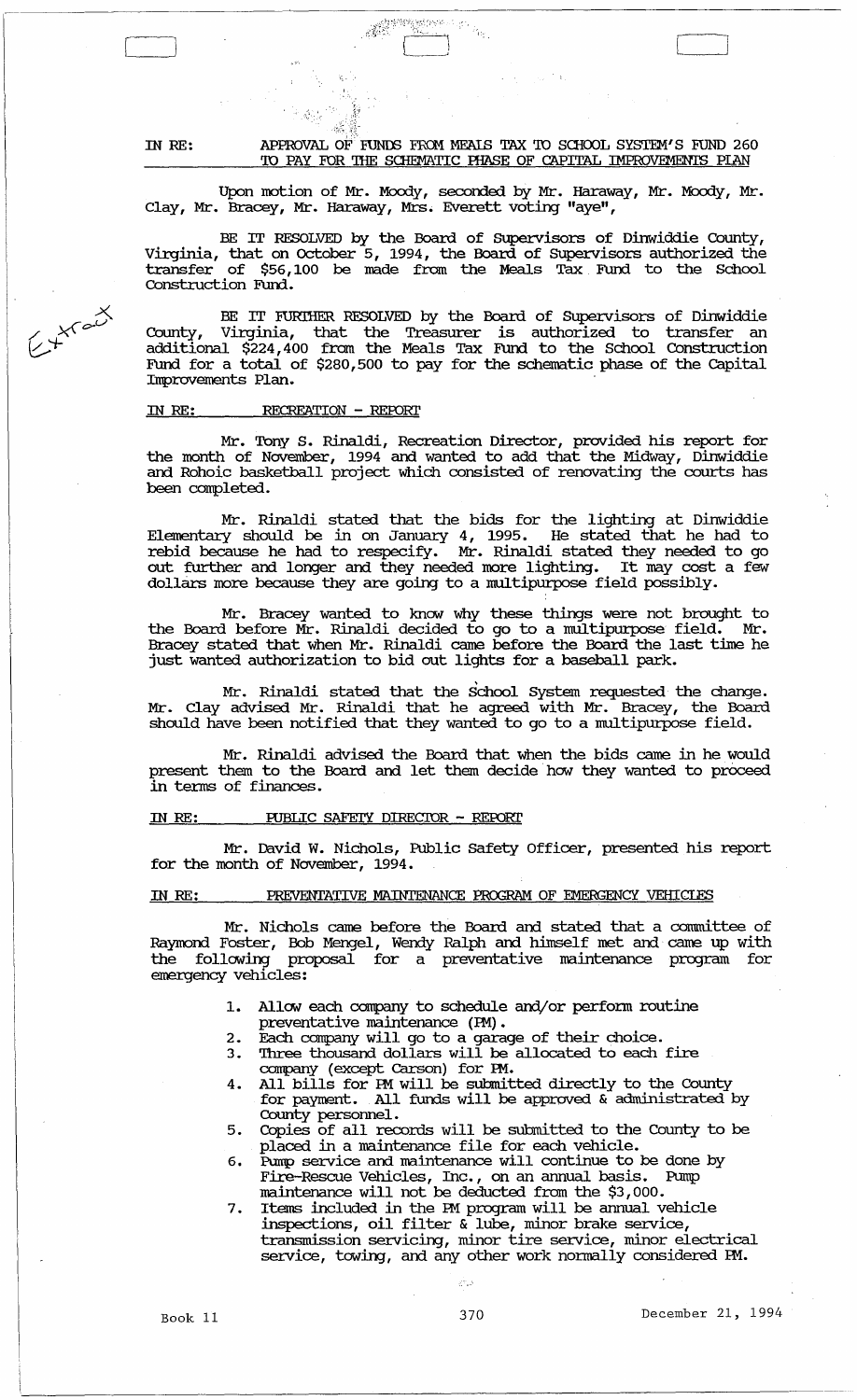- 8. Repair items will still need to be approved by the Board of Supervisors prior to payment.
- 9. As we realize that some companies require more 1M than others, expenses over the \$3',000 limit will be paid if surplus money exists at the end of the budget year.

Upon motion of Mr. Clay, seconded by Mr. Moody, Mr. Moody, Mr. Clay, Mr. Bracey, Mr. Haraway, Mrs. Everett voting "aye",

BE IT RESOLVED by the Board of Supervisors of Dinwiddie County, Virginia that the proposed preventative maintenance program for emergency vehicles be approved as presented effective January 1, 1995.

## IN RE: OID HICKORY COMPANY 5 TANKER TRUCK REPAIRS

Mr. David W. Nichols, Public Safety Director, stated that Old Hickory Company 5 will be repairing a substantial leak in the tank of one of their fire engines. The membership would like the support of the Board and will be requesting financial assistance once the task is completed. The job will be done on a time and materials basis.

Upon motion of Mr. Clay, seconded by Mr. Bracey, Mr. Moody, Mr. Clay, Mr. Bracey, Mr. Haraway, Mrs. Everett voting "aye",

BE IT RESOLVED by the Board of Supervisors of Dinwiddie County, Virginia, that the Board approves of Old Hickory Company 5 having the tank on their fire engine repaired.

# IN RE: DINWIDDIE VOLUNIEER FIRE COMPANY SELL VEHICLE

Mr. David W. Nichols, Public Safety Director, stated that Dinwiddie Volunteer Fire Company requests approval to sell the 1981 Chrysler used for training and transportation by sealed bid. '!his car has become a burden to the membership due to the amount of maintenance required to keep the unit running. They have requested a surplus vehicle from Virginia Power to replace this one. Mr. Nichols stated that they are requesting pennission to retain the funds generated by the sale to equip the new vehicle.

Upon motion of Mr. Bracey, seconded by Mr. clay, Mr. Moody, Mr. Clay, Mr. Bracey, Mr. Haraway, Mrs. Everett voting "aye",

BE IT RESOLVED by the Board of Supervisors of Dinwiddie County, Virginia, that Dinwiddie Volunteer Fire Company has approval to sell the 1981 Chrysler by sealed bid and retain the funds generated to equip a surplus vehicle from Virginia Power.

# IN *RE:* IANDFILL DISPOSAL AGREEMENT WITH ATIANl'IC WASTE DISPOSAL

Mr. Denny King, Director of Waste Management, appeared before the Board and stated that they have finally found a way to dispose of the tires that have been piling up at the landfill. Atlantic Waste Disposal hauls the tires away for \$50.00 a ton which works out to be about \$.50 a tire.

Mr. King stated that Atlantic Waste Disposal is requesting to secure a one year contract with the county at the following price:

| Type of Waste |  | Volume | Rate |
|---------------|--|--------|------|
|               |  |        |      |

| Whole tires    | per ton  | \$50.00~per~ton  |
|----------------|----------|------------------|
| Transportation | per hour | \$52.00 per hour |
|                |          |                  |

 $\omega_{\rm eff}$ 

Upon motion of Mr. Bracey, seconded by Mr. Haraway, Mr. Moody, Mr. Clay, Mr. Bracey, Mr. Haraway, Mrs. Everett voting "aye",

BE IT RESOLVED by the Board of Supervisors of Diniwiddie County, Virginia, that the contract between Atlantic Waste Disposal and Dinwiddie County Iandfill is approved contingent upon the County Attorney's approval.

IN RE: **COUNTY ATTORNEY - REPORT** 

 $\alpha = 1$  and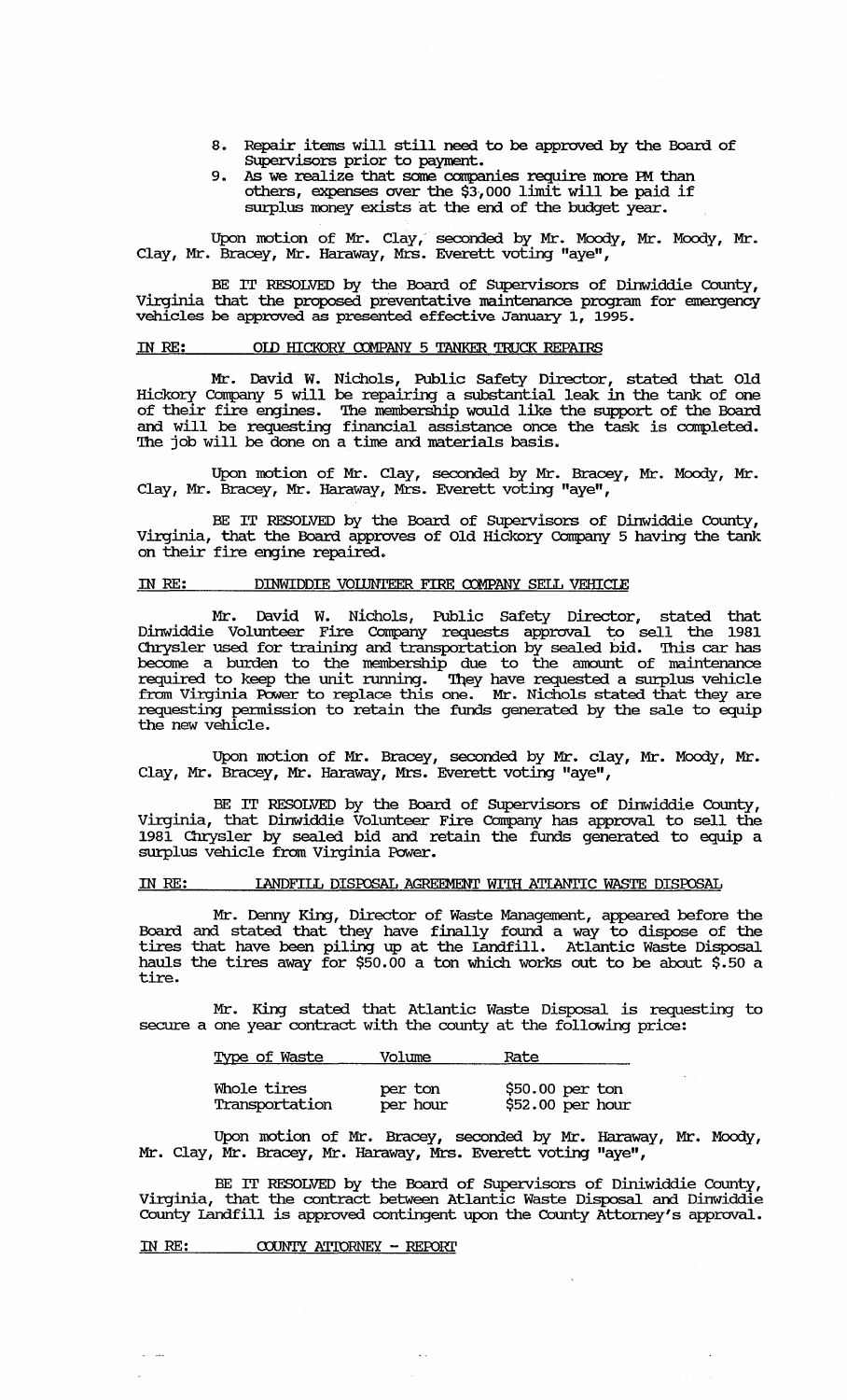Mr. Paul Jacobson, County Attorney, was present but had nothing to present to the Board at this time.

) and the contract of  $\Box$  and  $\Box$ 

 $\sim 10^{-1}$  km  $^{-1}$ 

# IN RE: PAYMENT POLICY FOR NEW STREETLIGHT REQUESTS

 $\mathbf{Q}(\mathbf{z})$ 

Mrs. Wendy Weber Ralph, Assistant County Administrator, came before the Board and. reviewed with the Board the adopted policy regarding streetlights. 'Ibis issue resurfaced due to a request by the Waterford Landing Homeowner's Association for the Board of SUpervisors to assume the costs associated with the streetlights in their subdivision.

Mr. Donald C. Tomczak, Jr., Virginia Power Energy Efficiency Coordinator, came before the Board and. presented a letter that outlined their policy for installing streetlights within a subdivision, which is as follows:

1. The neighborhood requesting the light must form a Homeowner's Association or Resident's Association. This Association must pay any applicable installation costs and. set up an account with Virginia Power to be billed the monthly charges for the  $l$ *ight(s)*.

There must be a 1-year time lapse between the first meter installation within the neighborhood and the first streetlight installed by Virginia Power.

3. The association must contact the County to receive approval for lighting locations within the neighbomood.

4. An officer of the Association should then contact Virginia 4. An orricer or the Association should then contact virginia<br>Power and arrange an appointment with the appropriate service representative in our Petersburg District, phone number 862-6012, to discuss the specifics of the request.

Upon motion of Mr. Clay, seconded by Mr. Moody, Mr. Moody, Mr. Clay, Mr. Bracey, Mr. Haraway, Mrs. Everett voting "aye",

BE IT RESOLVED by the Board of SUpervisors of Dinwiddie County, Virginia, that the policy for the installation of streetlights within a subdivision is approved as follows:

1. The neighborhood requesting the light must form a Homeowner's con or Resident's Association. This Association must pay any Association or Resident's Association. applicable installation costs and. set up an account with Virginia Power to be billed the monthly charges for the light(s).

2. There must be a 1-year time lapse between the first meter installation within the neighbomood and. the first streetlight installed by Virginia Power.

3. An officer of the Association should then contact Virginia Power and arrange an appointment with the appropriate service representative in our Petersburg District, phone number 862-6012, to discuss the specifics of the request.

# IN RE: DISCUSSION OF COUNTY'S OBLIGATION TO PAY FOR STREETLIGHTS IN SUBDIVISIONS

Mr. J. Bryan Cobb, President of Waterford Landing Homeowners Association, came before the Board and. stated that when his organization decided to install streetlights in their subdivision they found that the County's ordinance stated that the County would look at paying for streetlights. '!hey felt that in 1991 when the County made their decision to grandfather several subdivisions they thought that the County would make an exception for them.

After some discussion, the Board decided to make a decision on Mr. Cobb's request at the January 18, 1995 meeting. At that time they will also see if they need to change the County's ordinance so that no one else will misinterpret the County's policy for payment of streetlights.

## IN RE: COMMISSIONER OF REVENUE - REPORT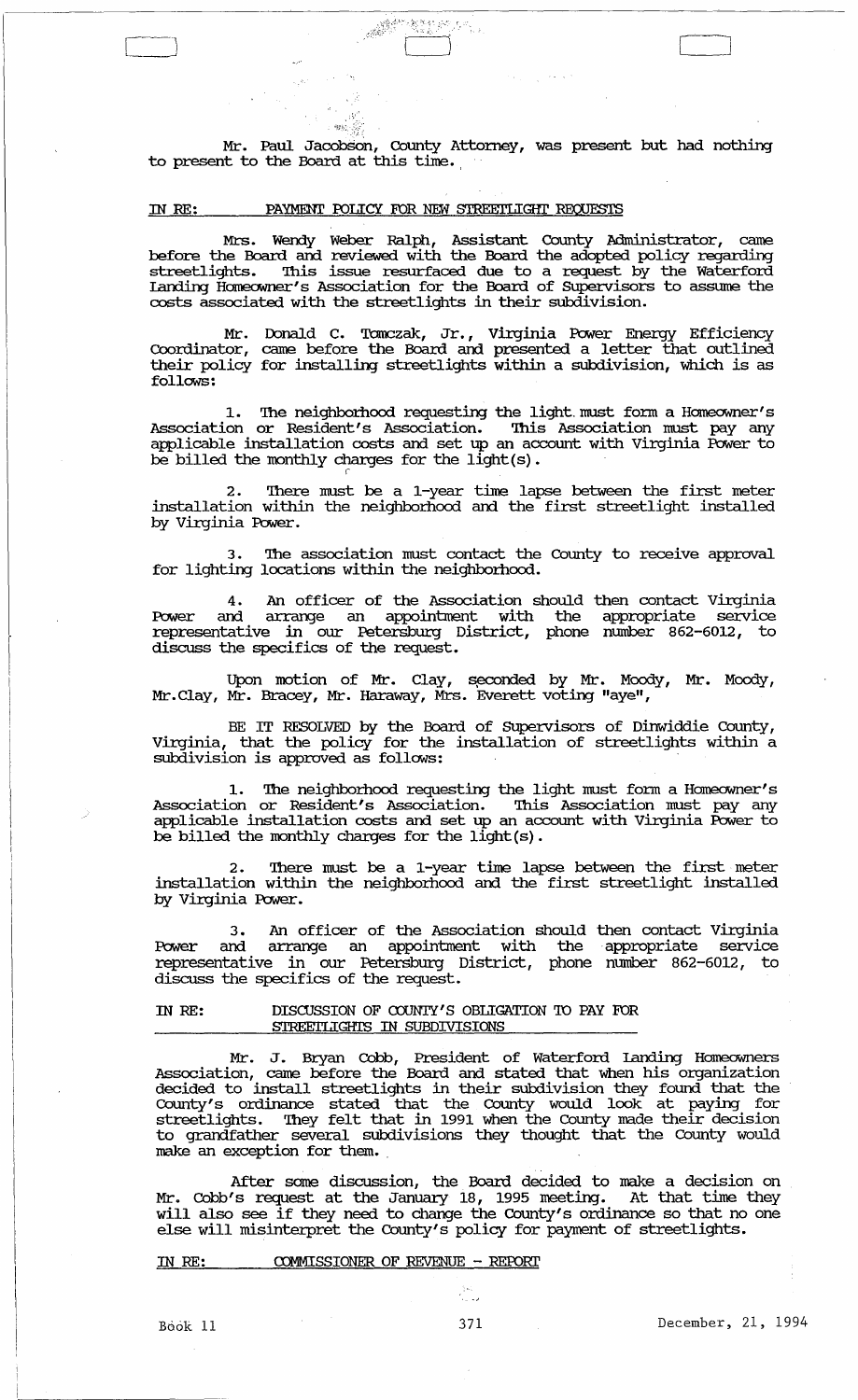Mrs. Deborah Marston, Conunissioner of Revenue, presented her report for the month of November, 1994. She also apologized for being late.

### IN RE:  $A-94-8$  - BUSINESS LICENSE

Mrs. Everett stated that the public hearing for this was on December 7, 1994 and the Board delayed action until this date.

Upon motion of Mr. Clay, seconded by Mr. Moody, Mr. Moody, Mr. Clay, Mr. Bracey, Mr. Haraway, Mrs. Everett voting "aye",

BE IT ORDhlNED by the Board of SUpervisors of Dinwiddie County, Virginia, that Section 13-1.2, 13-22, 13-90 and 13-1B6 of the Dinwiddie Code shall be 'amended to read as follows, and in all other respects be reordained:

Section 13-1.2. direct sellers. Limitations with respect to license tax on

(a) Notwithstanding any other provlslon of this chapter, no license tax shall be imposed upon a direct seller, as defined herein, unless the total sales of such seller exceed four thousand dollars (\$4,000.00) per year. The rate of tax levied on a direct seller whose total sales exceed four thousand dollars (\$4,000.00) per year shall be sixteen cents (\$0.16) per one hundred dollars (\$100.00) of retail sales or five cents (\$0.05) per one hundred dollars (\$100.00) of wholesale sales, whichever is applicable. No license tax shall be imposed upon such direct seller unless such person maintains his place of above in the county.

(b) As used in this section the tenn "direct seller" means any person who:

(1) Engages in the trade or business of selling or soliciting the sale of consumer products primarily in private residences and maintains no public location for the conduct of such business; and

(2) Receives remuneration for such activities, with substantially all of such remuneration being directly related to sales or other sales-oriented services, rather than to the number of hours worked: and

(3) Perfonns such activities pursuant to a written contract between such person and the person for whom the activities are perfonned. and such contract provides that such person will not be treated as an employee with respect to such activities for federal tax purposes.

,Sec. 13-22. Collection and payment of tax-Date of assessability; when due and payable.

Except as otherwise provided, every license tax assessable under this chapter shall be assessable on the first day of the license tax year and shall be due and payable on the following March 1 or if such day is not a business day, the next following business day.

Sec. 13-90. Same-Amount of license tax.

Every contractor, for the privilege of transacting business in the county, including the perfonnance in the county of a contract accepted outside the county, shall pay for the privilege an annual license tax of fourteen cents (\$0.14) for each one hundred dollars (\$100.00) of gross receipts, as hereinabove defined, from such occupation during the preceding calendar year; the minimum annual license tax shall be thirty-five (\$35.00).

# Sec. 13-186. Enforcement.

In addition to any interest of penalty imposed by this chapter, operation of a business or profession without a county license shall constitute a misdemeanor and subject the operator to twelve (12) months in jail, a fine of up to the maximum amount allowed by law or both.

 $\omega = 14.1$ 

 $\times$  $I \times C^2$  $\stackrel{<}{\vee}$  +  $\stackrel{<}{\cdot}$ /'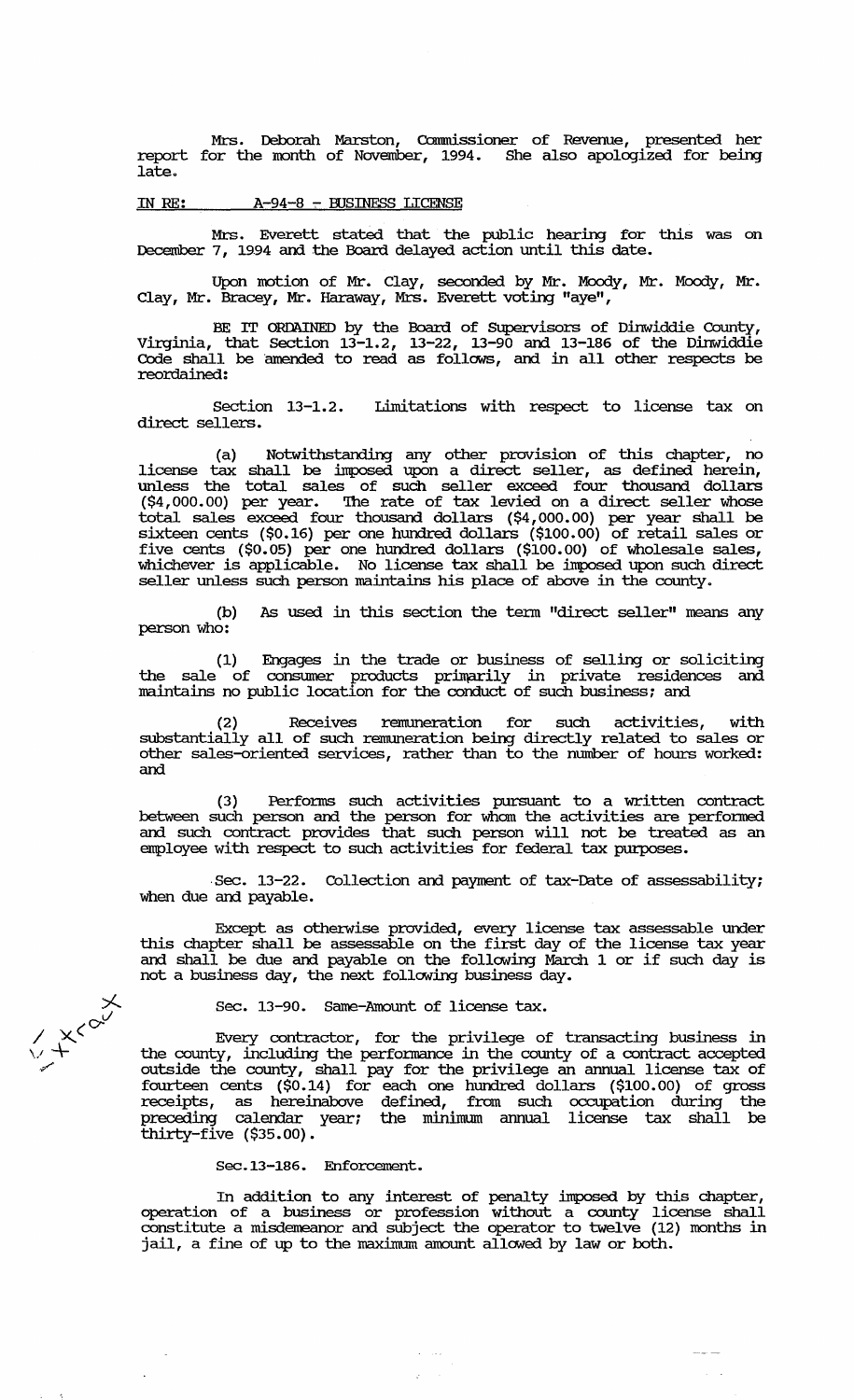**These ordinances shall beoane effective January 1, 1995.** 

[ J [\_1

IN RE:  $A-94-9$  - ITINERANT MERCHANT

:" ,~

Mrs. Everett stated that the public hearing for this was held on December 7, 1994 and action was delayed until this time.

Upon motion of Mr. Clay, seconded by Mr. Moody, Mr. Moody, Mr. Clay, Mr. Bracey, Mr. Haraway, Mrs. Everett voting "aye",

BE IT RESOLVED by the Board of SUpervisors of Dinwiddie County, Virginia, that Section 13-138 of the Dinwiddie Code shall be amended to read as follows, and in all other respects be reordained:

Sec. 13-138. Same-License required; amount of tax.

Every itinerant merchant who is not expressly exerrpt from tax under the provisions of this Division 4 shall obtain a license for the privilege of doing business in the county and shall pay a license tax of the applicable amount set forth below:

(a) Unless otherwise provided in some section of this Code, the . license tax for each itinerant merchant, other than those described in subparagraph (b), shall be five hundred dollars (\$500.00) for each location used during the tax year. Notwithstanding the foregoing, the license tax for each itinerant merchant doing business at any o:rganized event of five (5) days or less shall be fifty dollars (\$50.00) for each such organized event.

**This ordinance shall becane effective January 1, 1995.** 

## IN RE: APPOINIMENT - PIANNING COMMISSION

Upon motion of Mr. Moody, seconded by Mr. Haraway, Mr. Moody, Mr. Clay, Mr. Bracey, Mr. Haraway, Mrs. Everett voting "aye",

BE IT RESOLVED by the Board of SUpervisors of Dinwiddie County, Virginia, that Pat Hume be reappointed to the Planning Cormnission for District #1 for a tenn of four years, expiring December 31, 1998.

# IN RE: APPOINIMENT - PIANNING COMMISSION

Upon motion of Mr. Bracey, seconded by Mr. Haraway, Mr. Moody, Mr. Clay, Mr. Bracey, Mr. Haraway, Mrs. Everett voting "aye",

BE IT RESOLVED by the Board of SUpervisors of Dinwiddie County, Virginia, that Gilbert Wood be reappointed to the Planning Commission for District #3 for a tenn of four years, expiring December 31, 1998.

#### COUNTY ADMINISTRATOR COMMENTS IN RE:

Charles W. Burgess, Jr., County Administrator, stated that the survey on the County owned property and adjacent properties on the Courthouse Project should be completed by the end of the month. It is moving along and some square footages should be put together by March or April of 1995.

### IN RE: RESOLUTION IN SUPPORT OF CENTRAL STATE HOSPITAL

WHEREAS, the Governor's Blue Ribbon strike Force has targeted Central state Hospital as a possible facility to be converted into a privatized correctional facility; and

WHEREAS, Central State Hospital is one of three major state mental health hospitals and employs about 700 people; and

WHEREAS, the entire mental health complex, which includes Southside Virginia Training Center and the Hiram Davis Medical Center, employs 2,500 people; and

WHEREAS, the conversion of this facility to a prison would not only affect employment in the entire Tri-cities area, but would also

 $K^{X^{\infty}}$ 

Book 11 372 December 21, 1994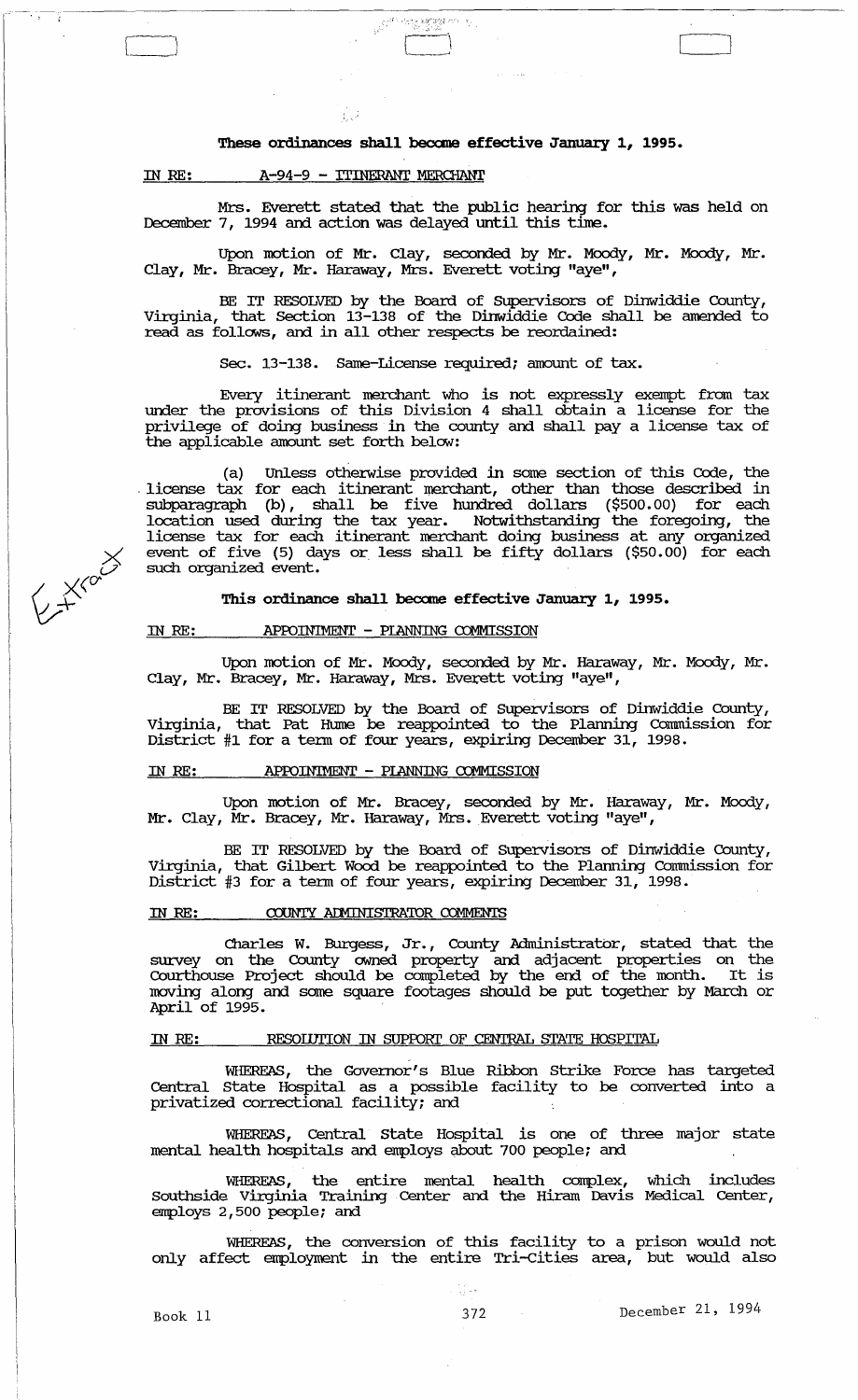affect the quality of care for the patients, since this area provides a resource of trained nursing staff through three nursing schools; and

WHEREAS, the Governor's proposed Amendments to the 1994-96 Appropriation Act as presented include \$20 million in cuts to mental health, mental retardation and substance abuse services;

NOW THEREFORE BE IT RESOLVED that the Board of Supervisors of Dinwiddie County is opposed to any plans for the conversion of Central state Hospital to a privatized correctional facility both now and in the future; and

BE IT FURIHER RESOLVED that the Board of Supervisors of Dinwiddie County, Virginia is opposed to further reductions in mental health and mental retardation services that would lead to further de-institutionalization and an increased burden on local conununities; and

EE IT FURIHER RESOLVED that the Board of Supervisors of Dinwiddie<br>County, Virginia urges its neighboring localities to adopt similar<br>resolutions to annually resolutions to the contract of the seminate and numerically<br> $\sim$ County, Virginia urges its neighboring localities to adopt similar resolutions and further to disseminate and promote the intent of these resolutions to appropriate state and local officials.

# IN RE: BOARD MEMBER COMMENTS

1. Mr. Bracey stated that he is looking forward to taking care of some issues next year that' were not resolved this year.

### IN RE: EXECUTIVE SESSION

Upon motion of Mr. Moody, seconded by Mr. Haraway, Mr. Moody, Mr. Clay, Mr. Bracey, Mr. Haraway, Mrs. Everett voting" "aye", pursuant to the Virginia Freedom of Information Act, Section 2.1-344{a) (1) Discussion of employment, salaries, disciplining" of public officers, appointees, or employees of any public body; Section 2.1-344 (a) (5) Discussion of Industrial Prospects; Section *2.1-344{q.)* (6) Invesbnent of Public Funds; Section 2.1-344 (a) (7) Consultation with legal counsel; the Board moved into Executive Session at 4:55 P.M., following a ten minute recess. A vote having" been made and approved the meeting" reconvened into Open Session at 6:20 P.M.

### IN RE: CERTIFICATION

Upon motion of Mr. Haraway, seconded by Mr. Moody, Mr. Moody, Mr. Clay, Mr. Bracey, Mr. Haraway, Mrs. Everett voting "aye", the following resolution was adopted:

WHEREAS, the Board of SUpervisors of Dinwiddie County convened an executive meeting on this date pursuant to an affirmative recorded vote and in accordance with the provisions of the Virginia Freedom of Information Act; and

WHEREAS, Section 2.1-344.1 of the Code of Virginia requires a certification by the Board of SUpervisors of Dinwiddie County, that such Executive meeting was conducted in conformity with the Virginia law;

NOW 'IHEREFDRE BE IT RESOLVED that the Board of SUpervisors of Dinwiddie County, Virginia, hereby certifies that, to the best of each member's knowledge, (1) only public business matters lawfully excepted from open meeting to which this certification resolution applies; and (2) only such public business matters as were identified in the motion convening the executive meeting were heard, discussed or considered by the Board of SUpervisors of Dinwiddie County, Virginia.

### IN RE: ADJOURNMENT

Upon motion of Mr. Haraway, seconded by Mr. Clay, Mr. Moody, Mr. Clay, Mr. Bracey, Mr. Haraway, Mrs. Everett, voting" "aye", the meeting" adjourned at 6:25 P.M. to be continued until December 30, 1994 at 10:00 A.M. for an Executive Session if necessary, if it is not necessary it is to be continued until January 4, 1995 at 3: 00 P.M. for a Continuation Meeting.

عامة وعاعد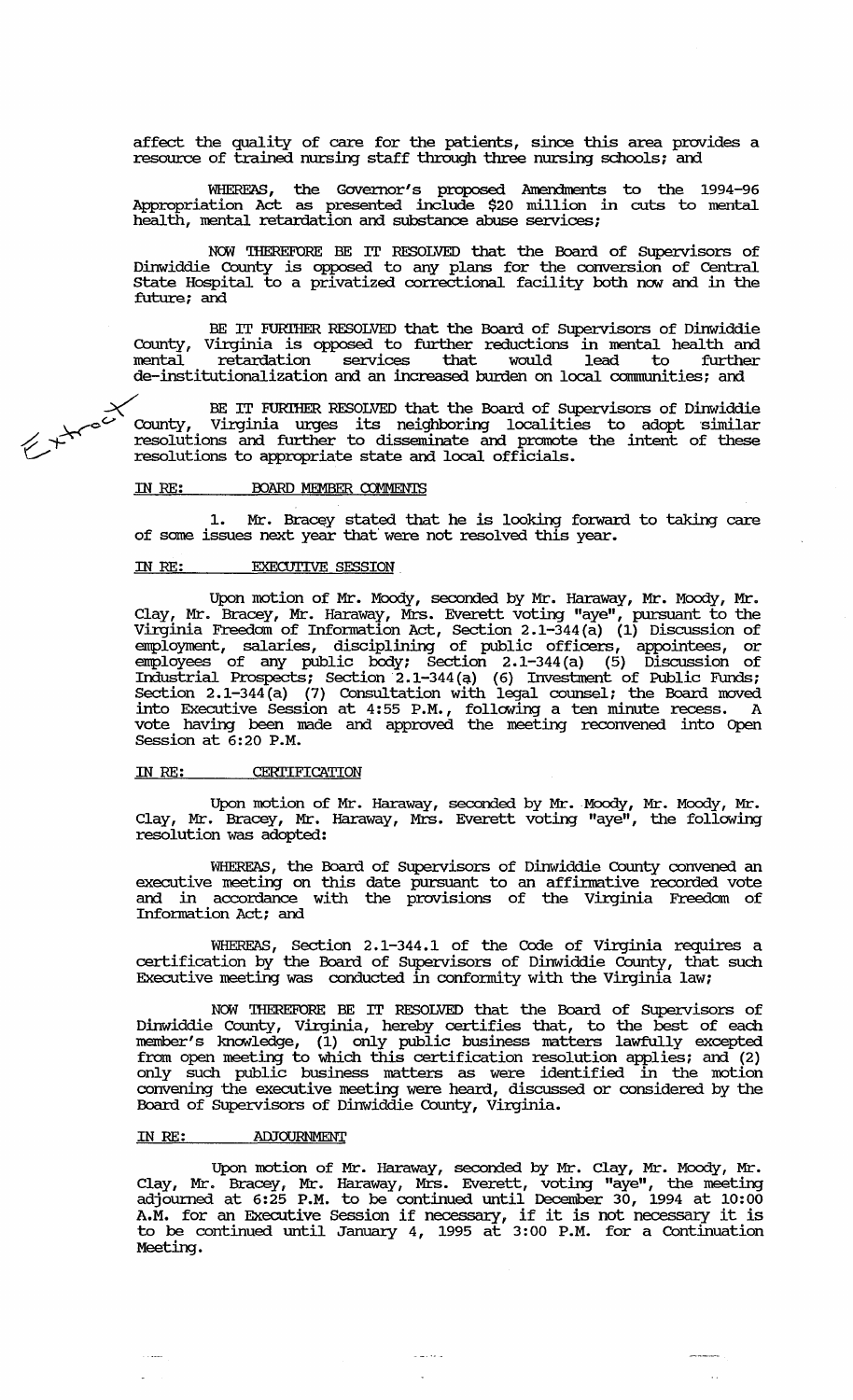$\Box$ **IeeNora Everett Chair, Board of Supervisors**   $\gamma_{\rm g}$ Charles W. Burgess, Jr. ATTEST: **County Administrator /rle**